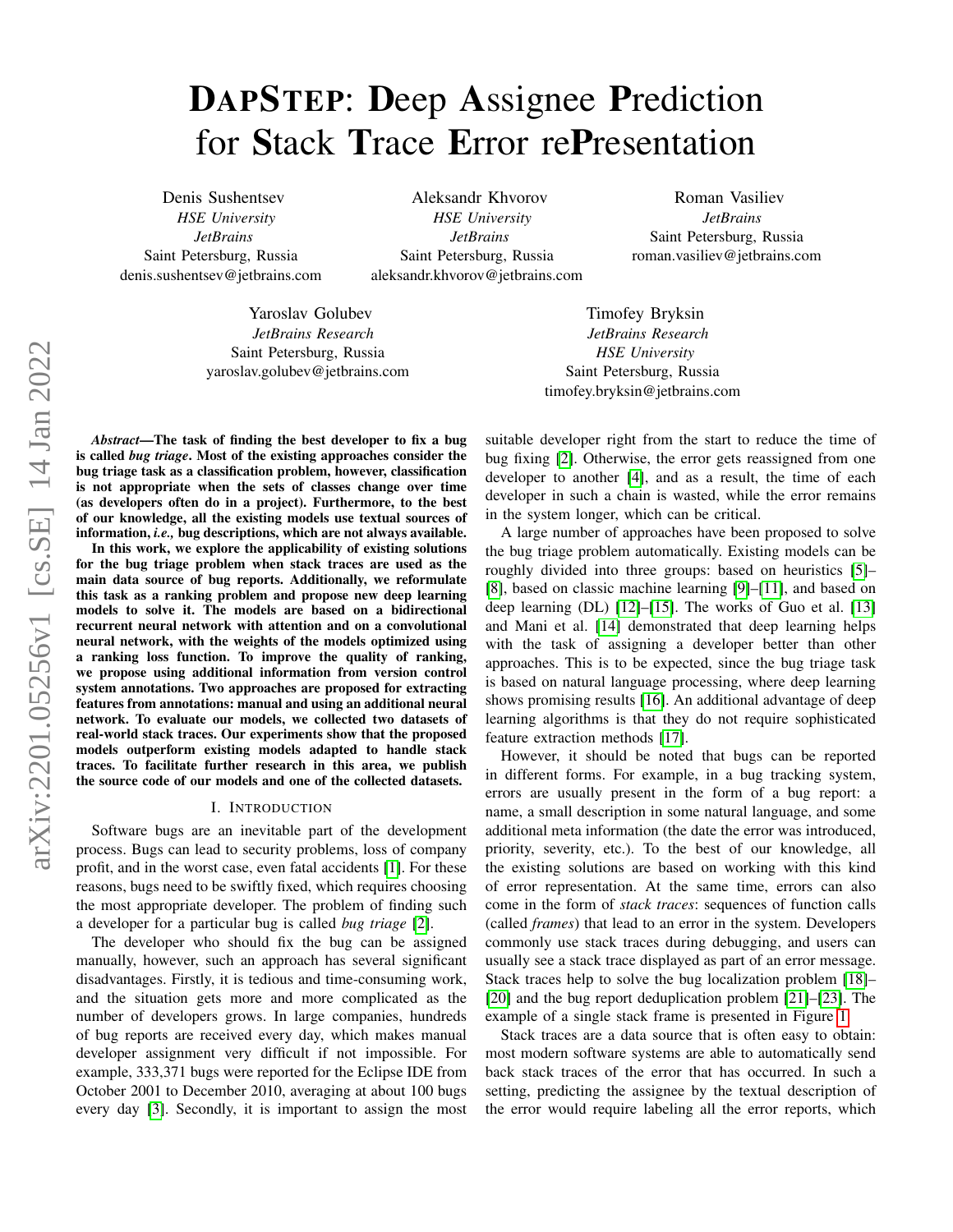```
{
   "name": "org.mockito.internal.MockitoCore.mockStatic",
 "file_name": "MockitoCore.java",
 "line_number": 89, 
   "commit_hash": "cca73123976b3f38663dc5a4da834452d188a8cc",
   "subsystem": "org.mockito.internal"
}
```
<span id="page-1-0"></span>Fig. 1. An example of a stack frame. The frame consists of the name of the function that led to the error, as well as various information about it.

is almost impossible since the number of such reports per day could be enormous. Another important reason to process stack traces automatically is that they are more complicated to analyze manually by people who did not participate in the development of a particular system component, since the information is presented in a rather raw form. Thus, a new approach is needed that solves the bug triage problem for the case where only the stack trace information is available.

Another important limitation of the existing approaches is that they consider the bug triage task as a classification problem. The classification setting might not be the best choice in practice, since the set of classes (developers) can change over time: developers can leave and join the team responsible for the product of even the company itself.

To the best of our knowledge, no one has previously suggested using bug stack traces as the main source of information for the bug triage problem. In this work, we strive to fill this gap in research to support working with the systems where stack traces are the primary type of data. To that end, we collected two datasets of real-world bug stack traces from JetBrains,<sup>[1](#page-1-1)</sup> the developer of a wide array of software products including IntelliJ-based IDEs. The larger dataset contains 11,139 stack traces, however, it contains proprietary company code, so we also curate the second dataset — a smaller public subset of the first one that contains 3,361 stack traces that we release for researchers and practitioners. The datasets consist of a labeled set of bug reports and annotations from the version control system (developer IDs and timestamps) that we apply to improve the quality of our model.

We propose a new approach to solve the bug assignee prediction problem based on stack traces — a DL-based ranking model called *DapStep* (an RNN ranking model with manual frame-based & stack-based features). We compared the proposed model with existing approaches adapted for stack trace processing. The proposed model shows Acc@1 of 0.34 and MRR of 0.43 on the public dataset and Acc@1 of 0.60 and MRR of 0.70 on the private dataset.

The main contributions of this paper are as follows:

- We propose bug stack traces as a self-sufficient source of information for the assignee prediction task and carry out the first study in comparing various approaches in this setting.
- We introduce two bug triage ranking models based on recurrent neural networks (RNN) with the attention mechanism and convolutional neural networks (CNN). The

<span id="page-1-1"></span>1 JetBrains:<https://www.jetbrains.com/>

models outperform the existing classification approaches by 15–20 percentage points on the public dataset, and 17–18 percentage points on the private dataset.

• We publish the source code of all the studied models, as well as the public dataset, for future researchers and practitioners: [https://github.com/Sushentsev/DapStep.](https://github.com/Sushentsev/DapStep)

The remaining sections of this paper are organized as follows. Section [II](#page-1-2) provides a brief overview of existing solutions, and in Section [III,](#page-2-0) we propose a new deep learning solution. We evaluate our approach in Section [IV,](#page-5-0) followed by a discussion of the threats to validity in Section [V.](#page-9-0) Finally, Section [VI](#page-9-1) summarizes the results of the paper.

## II. RELATED WORK

<span id="page-1-2"></span>The bug triage task is a well-established area of research, with a large number of proposed approaches. Previous works can be broadly divided into three large groups: based on *heuristics*, on *classic machine learning*, and on *deep learning*.

Heuristic-based approaches tend to consider the relevance scores of developers and errors based on domain knowledge. Kagdi et al. [\[24\]](#page-10-18), Shokripour et al. [\[25\]](#page-10-19), [\[26\]](#page-10-20), and Vásquez et al. [\[27\]](#page-10-21) use the information about code authorship, commit messages, comments in the source code, etc. Also, various indexing and NLP techniques are used to search for files related to the query bug report. The most appropriate developers are then selected based on their activities in the relevant files.

Since the software development process is impossible without team work, developers often interact with each other. The result is a collaboration network that can be used as another source of information. Hu et al. [\[8\]](#page-10-5) and Zhang et al. [\[28\]](#page-10-22) use collaboration networks and information retrieval techniques on graphs to choose the most appropriate developer.

As the influence of machine learning spread, it became actively applied in the assignee recommendation as well. Often, such approaches vectorize the text of the bug summary and description using TF-IDF or Bag-of-words (BOW), and classify them using a machine learning algorithm: Naive Bayes, Random Forest, or SVM [\[2\]](#page-10-1), [\[29\]](#page-10-23)–[\[31\]](#page-10-24).

Recently, deep learning solutions also became popular. Lee et al. [\[12\]](#page-10-8) present one of the first DL models based on the CNN and Word2Vec embeddings used for assigning a developer to fix the bug. Their approach achieved higher accuracy in industrial projects at LG compared to an open source project.

The application of CNN for the bug triage problem has been reported to be useful in more recent approaches. Guo et al. [\[13\]](#page-10-10) compare the CNN-based model to the models based on Naive Bayes, SVM, kNN, and Random Forest. The experimental results show that the CNN-based approach outperforms other solutions. Since some of the developers can change jobs or leave the company indefinitely, the authors also propose to reorder developers based on their activity.

Zaidi et al. [\[32\]](#page-10-25) explore different word embeddings for the CNN model: Word2Vec [\[33\]](#page-10-26), GloVe [\[34\]](#page-10-27), and ELMo [\[35\]](#page-10-28). The experimental results suggest that the ELMo embeddings are the best for the bug triage problem.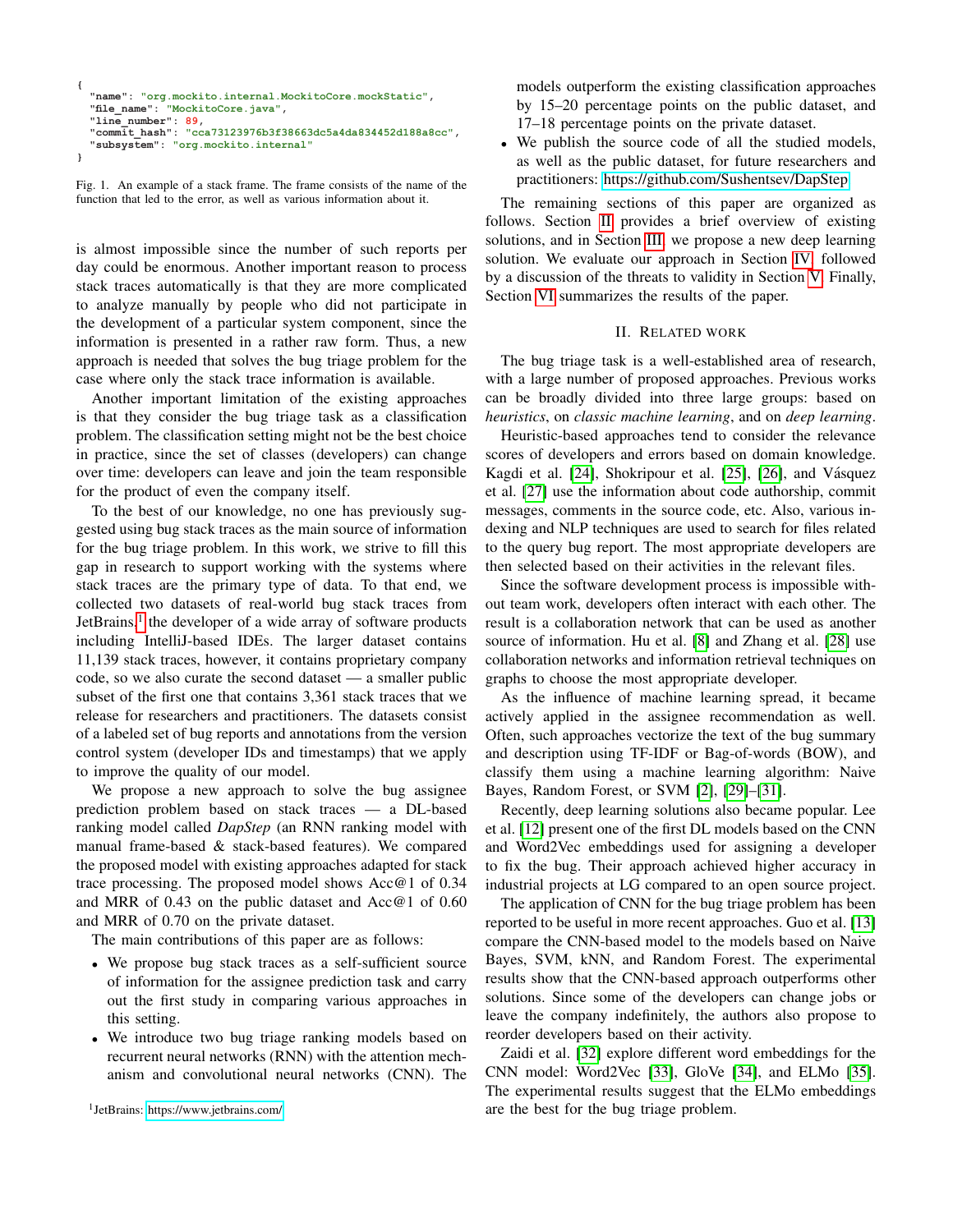Chen et al. [\[36\]](#page-10-29) extend the work on incident triaging (unplanned interruptions or outages of the service) and perform an empirical study on the datasets provided by Microsoft. They explore different bug triage techniques: based on machine learning, deep learning, topic modeling, tossing graphs, and fuzzy sets. On average, the DL technique performs best.

An alternative to CNNs are RNNs, which are one of the most popular and effective approaches for processing sequences of variable length. Mani et al. [\[14\]](#page-10-11) use RNNs for assigning the developer to fix a bug. To address the common issue of RNNs "forgetting" long sequences [\[37\]](#page-10-30), they propose to apply a bidirectional network with an attention mechanism. Moreover, the neural network learns syntactic and semantic features in an unsupervised manner, which means that it has the ability to use unfixed bug reports. Their work shows that the proposed approach provides a higher average accuracy rank than BOW features with softmax classifier, SVM, Naive Bayes, and cosine distance.

Finally, Xi et al. [\[15\]](#page-10-9) propose to use a bug tossing sequence to improve the DL model that helps to reassign the bug if the assignment was incorrect. The proposed approach was evaluated on three different open-source projects and outperforms baseline RNN and CNN models.

In our work, we strive to overcome the limitations of the existing approaches: namely, their reliance on textual descriptions and their use of classification models.

## III. APPROACH

<span id="page-2-0"></span>In this section, we describe our algorithm for assignee prediction. We consider bug triage as a ranking problem, which we believe to be more appropriate here, because it does not depend on the current set of developers. The classifying setting requires an immutable set of predicted classes. If a developer leaves the project, they should be filtered out of the resulting prediction afterwards, and when a new developer joins, the classifying model will have to be retrained to take them into account. Since developers in the project may come and go, a more suitable option is the ranking problem setting, in which it is necessary to evaluate the relevance function  $f(q, d)$  for a bug  $q$  and a developer  $d$ .

More formally, given a query  $q$  (bug) and a collection  $D$  of documents (developers) that match the query, the task is to find a function f such that  $(q, d) \prec (q, d') \Leftrightarrow f(q, d) < f(q, d'),$ where  $(q, d) \prec (q, d')$  means that d has a rank lower than d'. Function  $f$  maps query-documents pairs to a relevance score.

The proposed model uses bug stack traces as the primary source of information for predicting assignees. In order to obtain better results, we also build features from the version control system (VCS) annotations, which provide information on which developer modified each line of the file and when. For example, Git annotations can be obtained via the *git blame* or *git annotate* commands.

The overall pipeline of the proposed algorithm is presented in Figure [2.](#page-2-1) Using deep learning methods, the bug and the developer are mapped to a vector of a fixed size (embedding). We transform each bug stack trace into a sequence of text



<span id="page-2-1"></span>Fig. 2. The overall pipeline of the approach.

tokens (Section [III-A\)](#page-2-2) and apply the ideas from text sequences processing to obtain embeddings of bugs (Section [III-B\)](#page-3-0). Then, to create an embedding of a developer, we process all the files in the given stack trace to find files that the developer edited, and use this information to map this developer into the stack trace embedding space (section [III-C\)](#page-3-1). After all the embeddings are extracted, they are compared using the comparison module (Section [III-F\)](#page-5-1), and the score is obtained, which shows the relevance of the bug and the developer. To get the most appropriate developers for a given bug, we simply have to rank all the developers by their score.

To improve our model, we use additional features based on the VCS annotations and propose to process the annotations in two different ways: manually (Section [III-D\)](#page-4-0) and using an additional neural network (Section [III-E\)](#page-4-1) that allows us to avoid complex feature engineering. Let us now describe these steps in greater detail.

# <span id="page-2-2"></span>*A. Preprocessing*

The stack trace is represented as a sequence of frames  $ST = \{f_1, f_2, \ldots, f_n\}$ , where  $f_i$  is the *i*-th stack frame. Every frame has a method name, a file name, a subsystem name, a commit hash, and an error line. An example of a stack frame is presented in Figure [1.](#page-1-0)

Our preliminary experiments showed that stack trace preprocessing is an essential step that can significantly improve the model quality. In our work, we used the following data processing steps.

Firstly, we noticed that the length of the stack trace can sometimes be quite large. For instance, the maximum stack trace length in our dataset reached as many as 15,000 frames. It is difficult to make a neural network remember all the information as the frames are processed one by one. On the other hand, long stack traces tend to relate to a *StackOverflowException* error. Oftentimes, such a stack trace contains a loop: a set of frames that repeat at a specific frequency. Replacing the loop with the first occurrence of the loop element allows us to significantly reduce the length of the trace stack without degrading the model's quality. We did this for every stack trace in the dataset where it is applicable.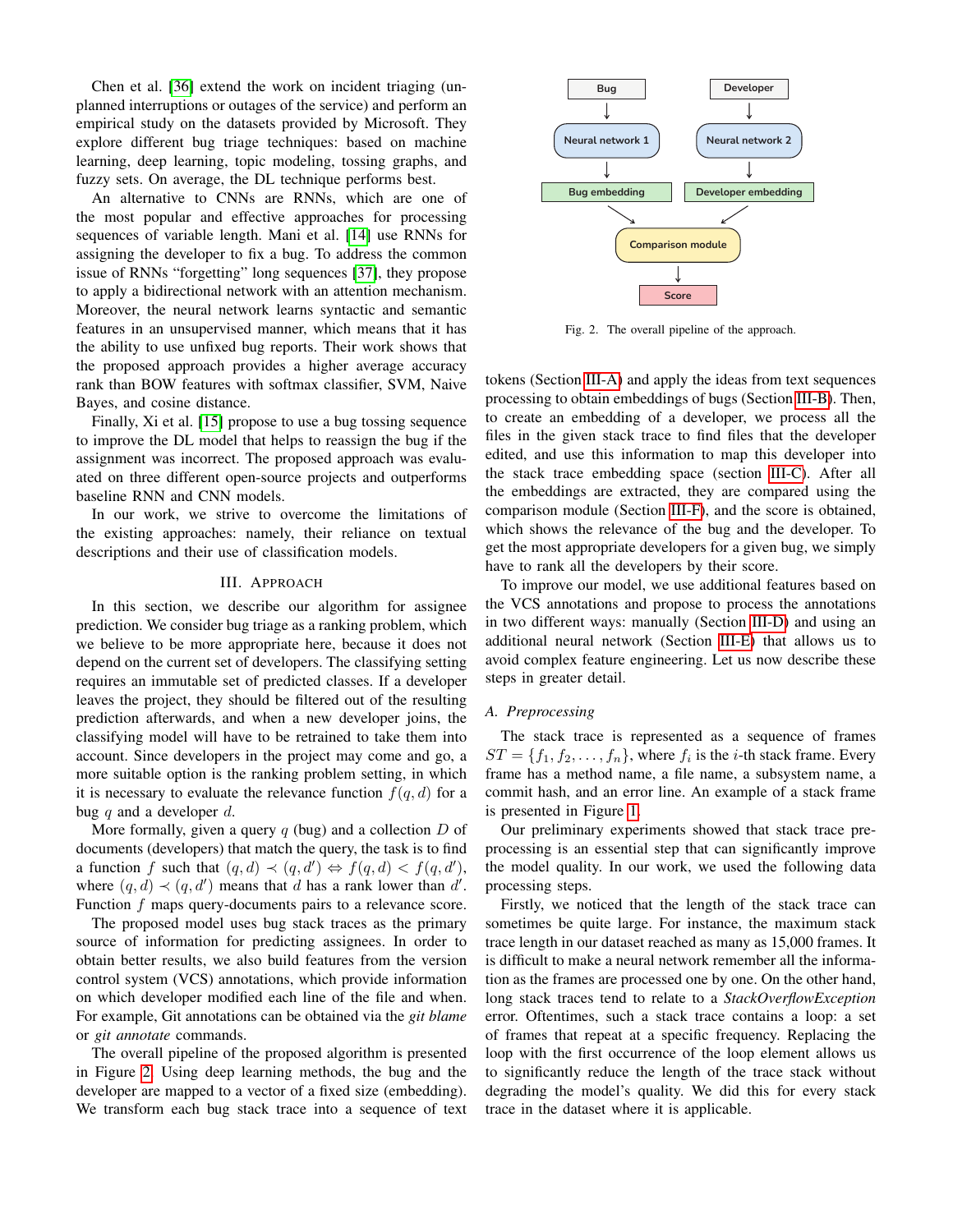Secondly, because of the way the dataset was collected, not all information is available for every frame, the frame fields can be null. If the text token received from the frame is null, then we skip this frame.

In order to apply existing approaches, we propose to represent a stack trace as a sequence of text tokens using the following technique. Firstly, we extract the method name, the file name, or the subsystem name from each frame of the stack trace. For example, the stack frame in Figure [1](#page-1-0) can be mapped to *org.mockito.internal.MockitoCore.mockStatic*, *MockitoCore.java*, or *org.mockito.internal*, respectively. Thus, the stack trace will be presented as a sequence of text tokens, which can be processed with various deep learning approaches. We conducted experiments with all three options (method name, file name, or subsystem), and since the difference was insignificant, we decided to extract the stack trace file name.

# <span id="page-3-0"></span>*B. Representing Stack Traces as Vectors*

To represent a stack trace with a vector of a fixed length (*i.e.*, embedding), we were inspired by the architectures applied in the previous works, namely, RNNs with attention and CNNs [\[12\]](#page-10-8)–[\[14\]](#page-10-11), [\[32\]](#page-10-25). These two types of neural networks are among the most popular in the natural language processing field. In our study, we experimented with both of them.

*1) Recurrent Neural Network:* An RNN architecture called LSTM [\[38\]](#page-10-31) is frequently used to handle sequential data. It takes a sequence of text tokens as input and produces the resulting vectors. However, LSTMs may have problems remembering long sequences [\[39\]](#page-10-32), which can be fixed with a bidirectional network [\[40\]](#page-10-33) with attention. The attention technique allows to focus on important parts of the input data [\[41\]](#page-10-34). For instance, frames that are at the top of the stack trace are usually more informative and useful.

We use the neural network architecture from the work of Maini et al. [\[14\]](#page-10-11). The input of the model is a sequence of vector representations of words,  $x = \{x_1, x_2, \ldots, x_n\}$ . In our approach, we use trainable embeddings for every text token. The network is bidirectional, therefore, the sequence is processed in both directions. The RNN produces a sequence of outputs  $y = {y_1, y_2, \ldots, y_n}$  from each direction. After that, the attention mechanism is applied, which is the weighted sum of the RNN outputs:

$$
\mathbf{a_n} = \sum_{i=1}^n \alpha_i \mathbf{y_i},\tag{1}
$$

where  $\alpha_i$  represents an attention weight for the *i*-th output vector.

The final representation r is obtained as follows:

$$
\mathbf{r} = \mathbf{y_n} \oplus \mathbf{a_n} \oplus \mathbf{y_n} \oplus \mathbf{a_n} \tag{2}
$$
  
forward LSTM backward LSTM

where  $\oplus$  represents the concatenation of vectors. It is easy to see that if the output vector has dimension  $d$ , then the embedding r will be of size  $4 \times d$ .

*2) Convolutional Neural Network:* Another possible approach to represent a stack trace with a vector is to use CNN. CNNs are most commonly applied to analyze visual information, however, they can also solve natural language processing tasks [\[42\]](#page-10-35).

In a CNN-based network, for each sequence of text tokens, we build a matrix  $S \in \mathbb{R}^{s \times d}$ , where s is the sequence length and d is the embedding dimension. We were inspired by the work of Lee et al. [\[12\]](#page-10-8) when building the model architecture. Similarly to them, we use trainable embeddings for text tokens. After that, a convolution layer with 1D convolutions is used to extract different patterns from the sequence of tokens. After applying each convolution filter, a feature vector is obtained. In the extracted feature vector, the subsampling process called max-pooling is applied, which is the operation of extracting the maximum element from a vector. The final representation r is obtained by concatenating max-pooling values and has a dimension equal to the total number of convolutions.

#### <span id="page-3-1"></span>*C. Representing Developers as Vectors*

Obtaining an embedding of a given bug is pretty straightforward, since each bug has a stack trace that can be transformed into a sequence of text tokens. However, the process of extracting the embedding of a developer is not that obvious.

One possible solution is to represent the developer as all the code they wrote in the system. This approach has a significant drawback: the need to regularly re-index a large amount of data. If the developer has written new code in the system, then this must be taken into account. Continuous and efficient updates of the developer's embedding is a challenging task.

To address this problem, we propose to map every developer to a specific synthetic stack trace, more specifically, a sequence of stack frames that they edited. In order not to deal with large-scale re-indexing, we do not use all the available stack traces, but only the stack trace of the current (query) bug. This way, the developer embedding will be bug-dependent: different vector representations are built for different errors, there is no single developer representation. This approach allows us to build the embedding of a developer much faster. The average length of a stack trace in our datasets is 50 frames, therefore, it is enough to look at about 50 files in order to map the developer to their stack trace. Furthermore, the resulting "developer stack trace" can be handled in the exact same way as the bug stack trace, and it is possible to use the same network architecture for the bug and for the developer, because each of them is represented in the same form.

Algorithm [1](#page-4-2) shows the pseudo-code for the building of this developer stack trace. In this algorithm, we look at all frames from the stack trace of the current bug from first to last. If the developer has edited at least one line from the file of the given frame, then this frame is included in the developer stack trace. Each stack trace is an ordered sequence of frames, they are numbered starting from the top of the stack. While building the developer stack trace, the order of the frames is preserved. The order of the frames is significant, because generally frames at the top of the stack are more revealing.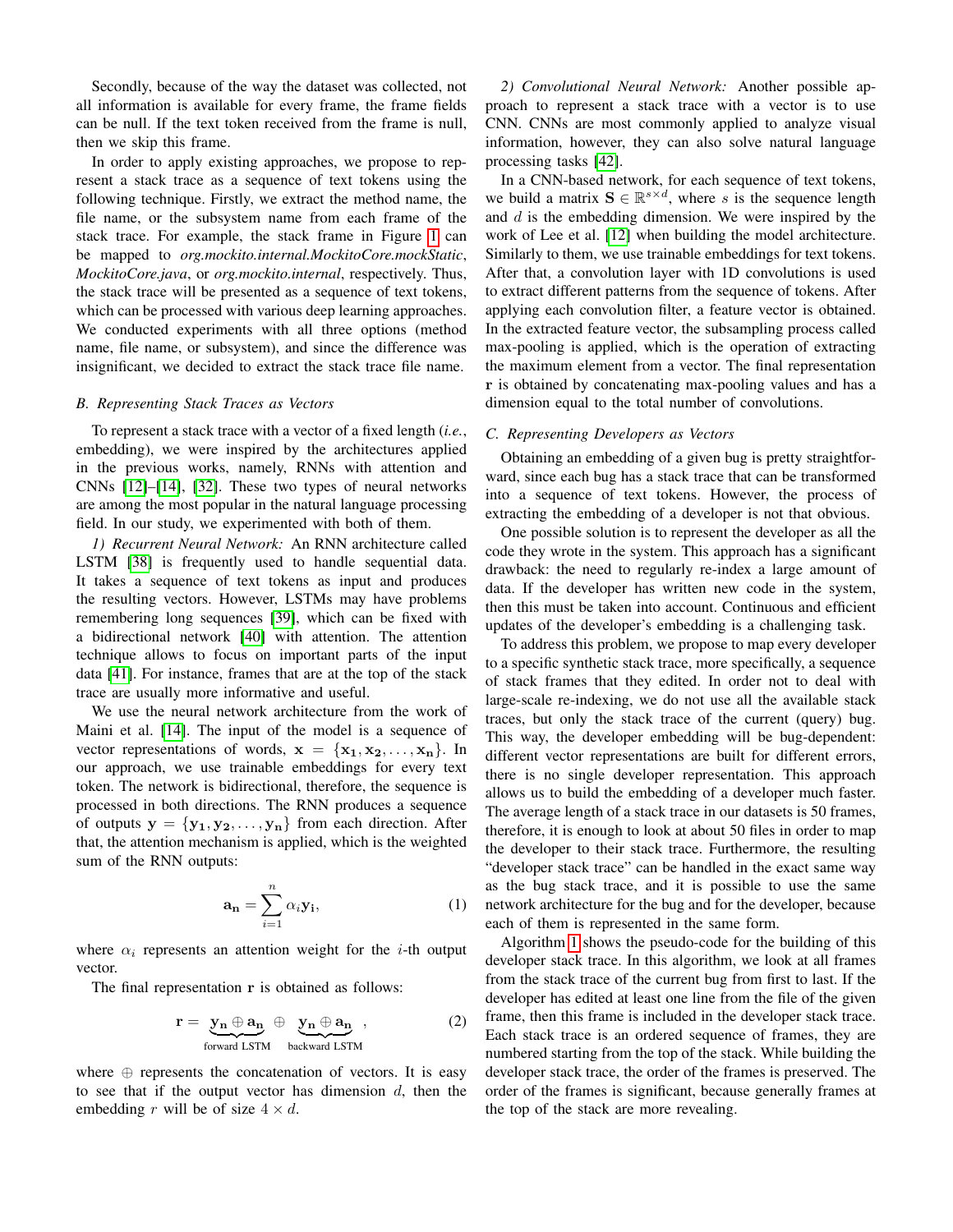Algorithm 1 The building of the developer stack trace.

<span id="page-4-2"></span>

| <b>Input:</b> Developer <i>dev</i> , stack trace <i>stack</i> |
|---------------------------------------------------------------|
| <b>Output:</b> Developer stack trace <i>dev_stack</i>         |
| $dev\_stack \leftarrow emptyList$                             |
| for frame in stack do                                         |
| file $\leftarrow$ getFrameFile(frame)                         |
| authors $\leftarrow$ getFileAuthors(file)                     |
| if dev $\in$ authors then dev_stack.append(frame)             |
| return dev_stack                                              |

It is important to note that the inner frames in the stack trace can include files from various libraries, in which case they will not have been edited by any of the developers in the project. We leave dealing with this case specifically for future work, for example, it might be possible to use the history of the developer's work to see whether they fixed bugs that relate to this particular library.

Overall, for each bug and each developer, we obtain a special stack trace that contains only the frames that concern files that this developer has edited. This allows us to compare the resulting embeddings.

#### <span id="page-4-0"></span>*D. Additional Features*

To improve the performance of the model, we enrich the embedding with the features built from the VCS annotations. The annotations provide information about who was the last person to have changed each line in the file, and when this change took place. The rationale behind using annotations is the following: if a developer has recently edited some file, it is more likely that their changes resulted in a bug. Therefore, such a developer should probably fix the current bug.

An example of the first five lines of an annotation is shown in Figure [3.](#page-4-3) Each developer is encoded with a unique identifier, and the time is represented in the Unix epoch format.

| line # | <b>Commit hash</b>                        | Author ID | Timestamp     |
|--------|-------------------------------------------|-----------|---------------|
|        | 367e005e1f28e093a664ce2fda4791862f475b65  | 55194     | 1585575447000 |
| っ      | 7460e5adae69c7b17c951f1198a6b6900721a1ee  | 9         | 1105649070000 |
| З      | 7460e5adae69c7b17c951f1198a6b6900721a1ee  | 9         | 1105649070000 |
| 4      | 5e2c29d3146b1fc777a1e3cc5978fe770e2a7171c |           | 1595312119000 |
| 5      | c25d825c4e69c75ab94a1373568e185d483d48c7  | 55        | 1151846082000 |

## <span id="page-4-3"></span>Fig. 3. An example of the first lines of an annotation.

Additional features can be constructed both on the level of individual stack frame (*e.g.*, how many lines in the file of a specific frame the developer edited) and on the level of the entire stack trace (*e.g.*, how many stack frames have files that the developer edited), and are applied in different ways.

Features that relate to individual frames can be concatenated to the trainable embeddings before applying the RNN (Section [III-B\)](#page-3-0). Figure [4](#page-4-4) shows the proposed approach: a text token is extracted from the frame, each text token is associated with a trainable embedding, and the additional feature vector is concatenated to the embedding. The resulting vector becomes the input of the RNN.



<span id="page-4-4"></span>Fig. 4. The application of the frame-based features.

The features that relate to the entire stack trace can be concatenated to the bug embedding and the developer embedding as presented in Figure [5.](#page-4-5) The resulting vector is the input of the comparison module.

| Bug embedding $\parallel$ Developer embedding $\parallel$ Features |  |  |
|--------------------------------------------------------------------|--|--|
|                                                                    |  |  |

<span id="page-4-5"></span>Fig. 5. The application of the stack-based features.

We performed feature engineering on the private dataset, trying different combinations of metrics and their normalization methods. We ended up with 15 frame features and 24 stack trace features that worked best in our setting. They are presented in Table [I.](#page-5-2) For example, from the first line of the table, we get three different features: a raw value of the minimum distance and two normalizations (by annotation length and by the minimum value).

## <span id="page-4-1"></span>*E. Neural Annotation Processing*

Manual feature engineering is a complex process that requires domain knowledge and expertise. As an alternative, we also propose using another neural network to extract features from annotations automatically.

The idea behind the annotation processing is as follows: each line of an annotation is labelled with a timestamp of its last change. We suggest to represent annotation lines as elements of a time series — a sequence of values indexed in the chronological order. We propose to use the distance from the current line to the error line (simply subtracting the line numbers) as the values of the time series, and timestamps of the last modification as the corresponding time. The considered time series is irregular: code lines could be changed at any time. Since this is the first work using DL-based annotation processing, we decided to start with simple things first and use the most popular and straightforward solution for irregular time series processing: concatenate the time information to the time series value to form a vector of size 2.

Figure [6](#page-5-3) shows an example of the annotation processing for developer *Mike*, this will be done for each developer and for each stack frame:

- Select lines from the annotation that were edited by Mike.
- Sort the lines by time. Each annotation line is mapped to a vector of length 2. The first component of the vector is the distance to the error line |error line −  $current\_line$  (in out example, the error line is line 3, highlighted in red). The second component of the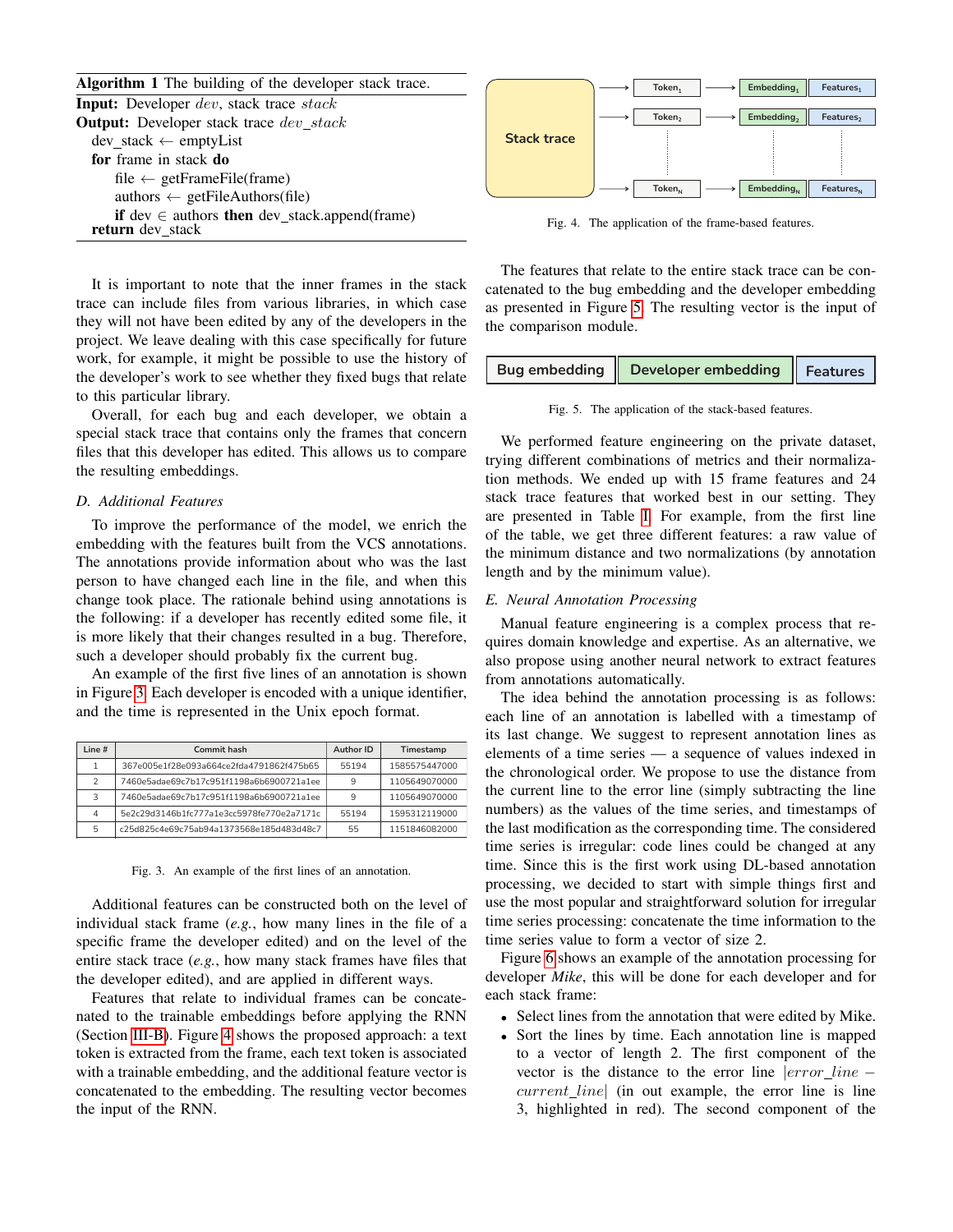TABLE I ADDITIONAL FEATURES OBTAINED FROM THE VCS ANNOTATIONS AND THEIR NORMALIZATIONS.

<span id="page-5-2"></span>

| Category     | <b>Description</b>                                                                                                                                                                                                                                                                                                                                                                          | <b>Normalizations</b>                                                                                                                                                       |
|--------------|---------------------------------------------------------------------------------------------------------------------------------------------------------------------------------------------------------------------------------------------------------------------------------------------------------------------------------------------------------------------------------------------|-----------------------------------------------------------------------------------------------------------------------------------------------------------------------------|
| Frame        | Minimum distance from the edited line to the error line<br>Did the developer edit the error line?<br>Normalized number of edited lines in the file<br>Normalized number of edited lines weighted by time<br>Normalized number of edited lines in the window of size 10<br>Number of different developer's timestamps<br>Time passed since the last edit<br>Time passed since the first edit | Raw; annotation length; min<br>Raw<br>Annotation length; max<br>Annotation length; max<br>Window size; max<br>Raw; max<br>$Exp(-x)$ ; $Log(x)$<br>Log(x)                    |
| <b>Stack</b> | The order of the first edited frame<br>Normalized number of edited error lines<br>Normalized number of edited lines<br>Normalized number of edited lines in the frame with maximum IDF<br>Normalized number of edited frames                                                                                                                                                                | Raw; stack length; number of annotated frames; min<br>Stack length; max<br>Total number of lines; max<br>Annotation length<br>Stack length; number of annotated frames; max |



<span id="page-5-3"></span>Fig. 6. The example processing of an annotation.

vector is the coded line timestamp. In our data, time is measured in milliseconds, therefore we use  $log(report_time stamp - line_time stamp)$  to account for the order of magnitude.

• The sequence of such vectors is processed using the RNN with attention as described in Section [III-B.](#page-3-0)

The obtained annotation embedding can be used as an alternative to manual features extracted from annotations.

# <span id="page-5-1"></span>*F. Similarity of Vector Representations*

After obtaining the embeddings of the bug and the developer, we feed them into a comparison module. Here, we have applied the approach from the work of Severyn et al. [\[43\]](#page-10-36), proposing to form the following vector:

$$
\mathbf{x}_{join} = [\mathbf{x}_q^T; x_{sim}; \mathbf{x}_d^T; \mathbf{x}_{feat}^T],\tag{3}
$$

where  $x_q$ ,  $x_d$ ,  $x_{feat}$  stand for the bug embedding, the developer embedding, and additional stack trace features de-scribed in Sections [III-D](#page-4-0) and [III-E.](#page-4-1) A scalar value  $x_{sim}$  is obtained from  $x_q^T M x_d$  with a trainable matrix M, which captures syntactic and semantic aspects between the queries and documents.

After that, a feed-forward neural network with one hidden layer and ReLU activation function is applied, and the score is obtained which is used to rank developers.

## IV. EVALUATION

<span id="page-5-0"></span>We evaluated our approach on stack traces collected from the internal system of JetBrains, a large software company. We aim to answer the following research questions:

RQ1: How do ranking models work in comparison with classifying models?

RQ2: Do frame-based features built from VCS annotations improve the model quality? Which of them affect the performance more, the manual ones or the features learned by the neural model automatically?

RQ3: How does adding stack-based features to frame-based features affect the model?

# *A. Dataset Collection*

To collect data for the evaluation, we used the crash report processing system that handles reports from various JetBrains products. When a crash occurs in the user's product (*i.e.*, an IDE), an anonymous crash report is formed. If the user agreed to send such reports to the company, then it gets sent and is stored in the processing system. Since we are not able to publish internal company data, we have collected two datasets: from the company's private and public code repositories. Our datasets were created from stack traces that are automatically created after every crash of a product. The public dataset is a subset of the private dataset that contains stack traces that relate to public repositories. The public dataset is published for further research and can be found in the DapStep repository: [https://github.com/Sushentsev/DapStep.](https://github.com/Sushentsev/DapStep)

The larger, private dataset contains a total of 11,139 bug reports from the crash system from October 2018 to April 2021. These bug stack traces include files from three JVM languages: Java, Kotlin, and Scala. The proposed solution is language-agnostic, files in different languages are processed in the same way. The developer who fixed the bug in the system will be referred to as the *target developer*. For each error from the dataset, the target developer is known. As mentioned earlier, we use annotations to improve the quality of our model. Annotations can be obtained from the Git version control system using the file name and the file commit hash.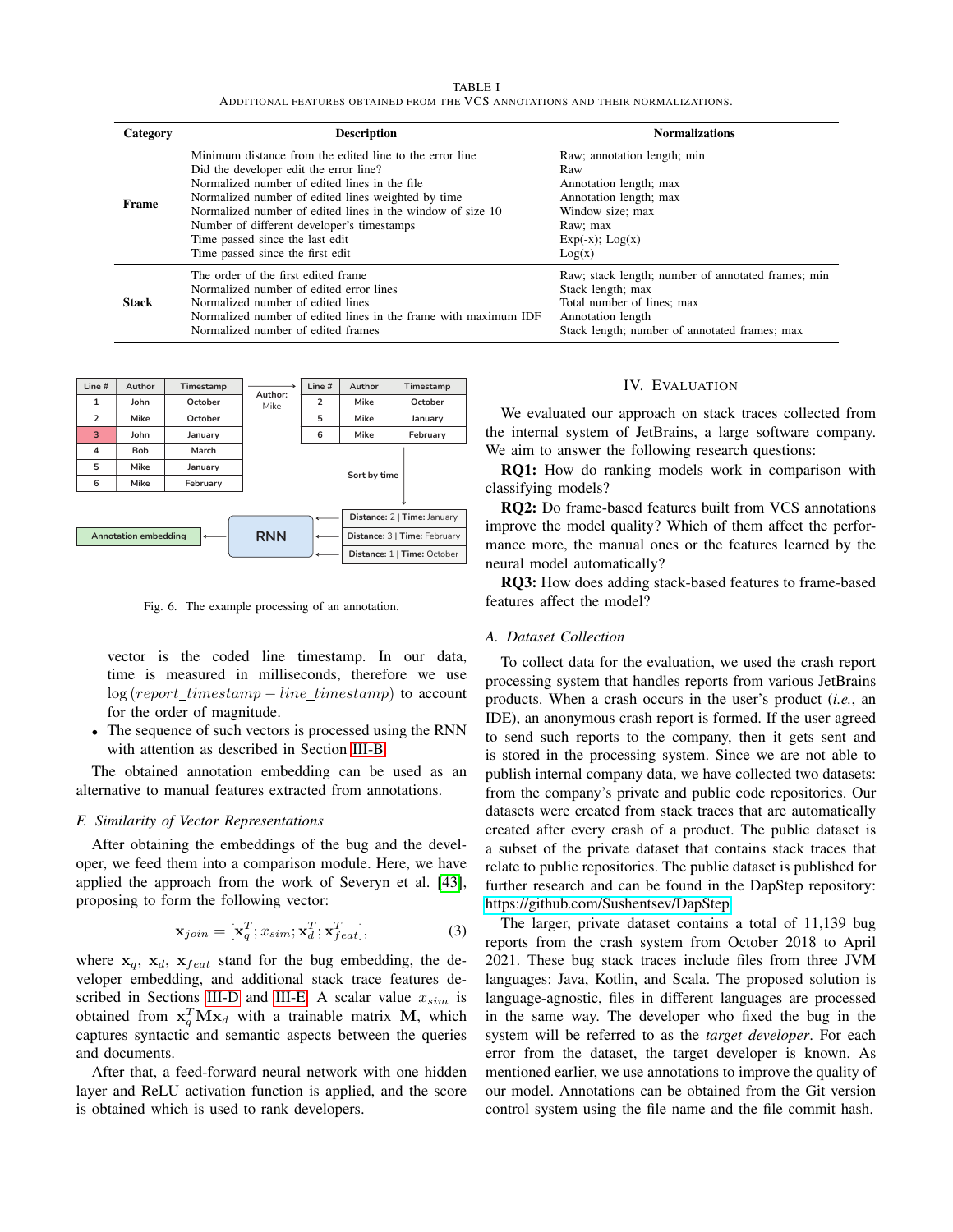The private dataset contains annotations for all files that are present in the stack trace, with the total number of annotations being 99,591. However, not all annotations are present in public repositories, only 32,908 of them. The public dataset contains stack traces, in which at least 75% of the annotations are present publicly. This results in 3,361 different stack traces. Thus, a public dataset consists of a subset of reports from a private dataset, for which a sufficient number of annotations are available. We believe that this dataset can be useful for further research in the field and can facilitate the development of models, which work with the systems that process the reports in the form of stack traces.

## *B. Baseline Implementations*

To compare our stack-trace-based approach with approaches that use reports description, we implement several baseline models. It is important to note that we are comparing models from the point of view of stack trace processing, because we have no textual descriptions of bugs. We apply preprocessing (Section [III-A\)](#page-2-2) that converts a stack trace into a set of text tokens that can be processed as text data. As baseline models, we chose Logistic Regression and Random Forest. In addition, we have implemented a heuristic solution, which is based on counting the number of edited files by each developer. Let us describe these baselines in more detail.

Logistic regression [\[44\]](#page-10-37) is one of the simplest and most popular machine learning models that demonstrated its capabilities in the bug triage problem [\[11\]](#page-10-7). Logistic regression performs a linear transformation on a vector of features; to obtain the distribution of probabilities by class, the sigmoid function is used. In addition to logistic regression, we used Random Forest [\[45\]](#page-10-38) as a baseline model. Unlike Logistic Regression, Random Forests are capable of constructing a non-linear decision boundary. Thus, Random Forest is able to capture more complex data dependencies. We used *SGDClassifier* and *RandomForestClassifier* from the *scikit-learn* package as the implementations of the models. To apply classification algorithms, each stack trace must be represented with a feature vector. One of the most popular approaches that works well in practice is the TF-IDF approach [\[46\]](#page-10-39).

We also propose a baseline model based on a simple heuristic. For each frame of the stack trace, we know exactly which line in the file caused the bug. From the VCS annotation, we can find out which developer edited the given line last. Thus, for each developer, we count the number of edited lines that led to an error. The developer who edited the most error lines should be assigned to fix the bug. Additionally, we use the following ideas to improve the quality of this solution. Firstly, the frames at the top of the stack are usually more explanatory, therefore we can consider not all frames in the trace stack, but only Top-20 frames. Secondly, we consider each line edit with a weight that depends on the edit time: the later the line edit happened, the higher the weight is. As a weight function, we used  $f(x) = e^{-x}$ , where x stands for the time elapsed from editing a line until a bug occurred in the system.

TABLE II PARAMETERS USED FOR DIFFERENT MODELS.

<span id="page-6-0"></span>

| Parameter                         | Public dataset | <b>Private dataset</b> |  |  |  |
|-----------------------------------|----------------|------------------------|--|--|--|
| <b>Logistic Regression</b>        |                |                        |  |  |  |
| Loss                              | log            |                        |  |  |  |
| <b>Regularization coefficient</b> | $1e-5$         | $1e-5$                 |  |  |  |
| <b>Random Forest</b>              |                |                        |  |  |  |
| Number of estimators              | 100            | 100                    |  |  |  |
| Maximum depth                     | $\infty$       | $\infty$               |  |  |  |
| Minimum samples in a leaf         | 1              |                        |  |  |  |
| <b>CNN</b>                        |                |                        |  |  |  |
| Number of convolutional filters   | 32             | 64                     |  |  |  |
| Size of trainable embeddings      | 50             | 70                     |  |  |  |
| <b>RNN</b>                        |                |                        |  |  |  |
| <b>Hidden size</b>                | 70             | 100                    |  |  |  |
| Size of trainable embeddings      | 50             | 70                     |  |  |  |

#### *C. Model Parameters*

Since we collected two different datasets from public and private repositories, for each dataset, the parameters of the models were selected independently. The model parameters are selected according to the results on the validation datasets.

The detailed information about the parameters can be found in Table [II.](#page-6-0) In the proposed neural network models, the dropout [\[47\]](#page-11-0) and weight decay [\[48\]](#page-11-1) are applied to prevent overfitting. We used the Adam optimizer [\[49\]](#page-11-2) with a learning rate of 1e−3 and a weight decay of 1e−3, dropout rate was 0.2. The classifying models were trained for 25 epochs, and the ranking models were trained for 10 epochs because our experiments have shown that a larger number of epochs leads to the model overfitting.

# *D. Loss Function*

Since we considered bug triage as a ranking problem, it is necessary to prepare labels for the ranking problem: the target developer must be the first in the list of the ranked developers. For our problem statement, a pairwise approach to RankNet [\[50\]](#page-11-3) loss is often used.

The RankNet algorithm assumes that the training data consists of pairs of documents  $(d_1, d_2)$  together with a target probability  $\overline{P}$  of  $d_1$  being ranked higher than  $d_2$ . For each query, there is only one relevant document (target developer), all other documents (developers) are considered irrelevant.

As a result, the final loss function with simplification for several pairs  $(d_i, d_j)$  and query q has the following form:

<span id="page-6-1"></span>
$$
L = \sum_{d_i \prec d_j} \log \left( 1 + e^{-(f(q, d_i) - f(q, d_j))} \right) \tag{4}
$$

To evaluate our approach, we take a random query (bug stack trace)  $q$  and a set of documents (developer vector representations)  $\{d_1, \ldots, d_n\}$ , and make a gradient descent step according to [\(4\)](#page-6-1). Furthermore, we use the following heuristic observation: if the developer stack trace is empty, then they did not edit any file from the bug stack trace. It is unlikely that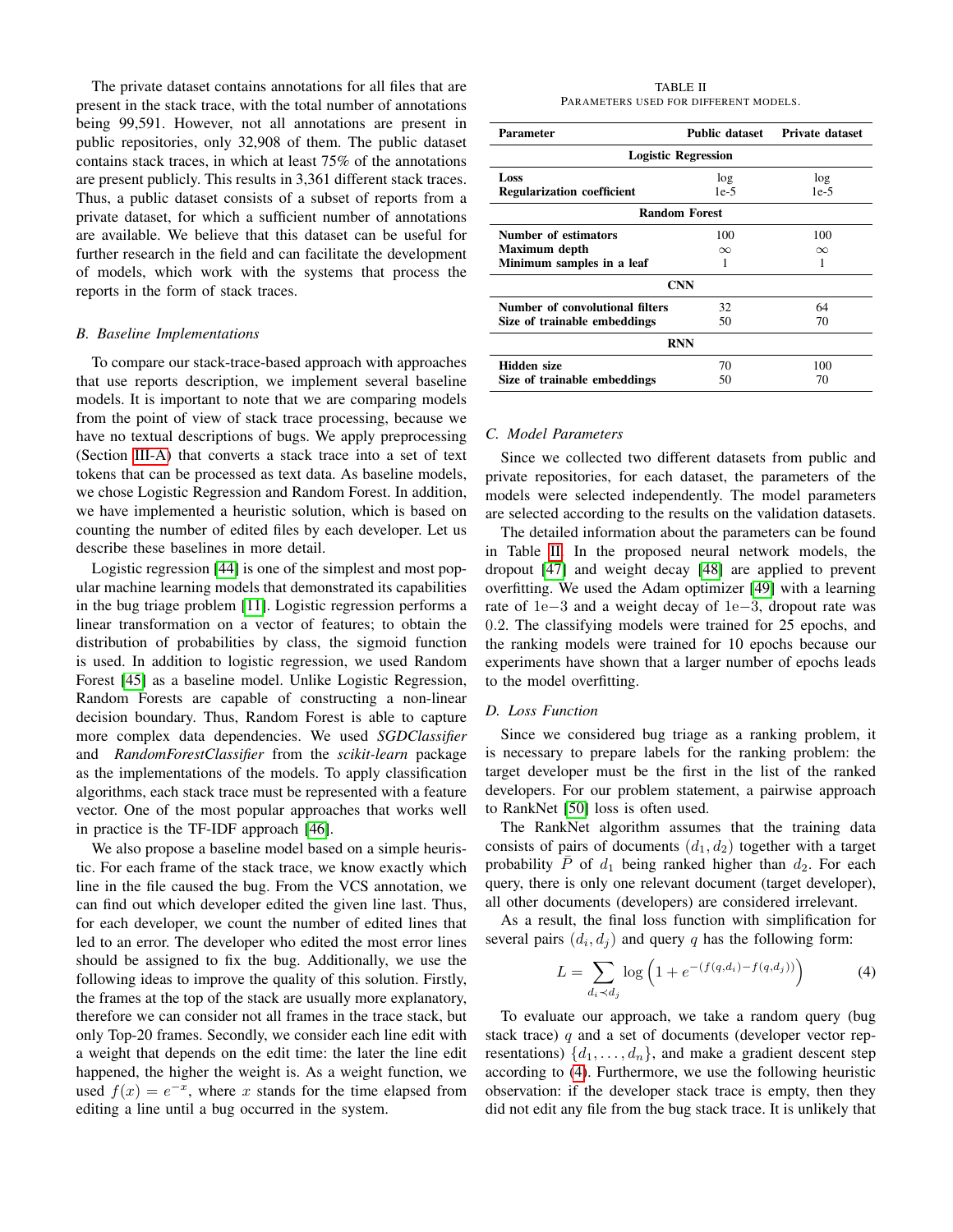this developer will fix the current bug, therefore, we exclude such a developer from the list of possible assignees. It is also essential that the calculation of the loss function requires the score of the target developer. However, the target developer representation in the stack trace form may be empty, therefore, in such cases we remove such reports from the training data.

#### *E. Performance Metrics*

To answer the research questions, we compared the proposed ranking model with the classification models adapted for stack traces. The most common quality metric for classification problems is Accuracy at K. Accuracy at K corresponds to the number of relevant results among the first  $K$  positions. However, this metric does not take into account the position of the relevant document, therefore, we used different values of k from the  $\{1, 5, 10\}$  set. More formally, the Accuracy at K metric is defined as follows:

$$
acc@k = \frac{1}{|D|} \sum_{(d,q)\in D} \mathbb{I}\left(d \in \{d_{q_i}\}_{i=1}^k\right),\tag{5}
$$

where I stands for the indicator function and  $\{d_{q_i}\}\$ is the ranked list of documents for query q.

In the ranking problem, we use mean reciprocal rank (MRR) for evaluation, which corresponds to the harmonic mean of the relevant documents' ranks. It should be noted that only the rank of the first relevant document is considered in MRR. However, it is suitable for our task, since there is always one relevant document for each query. MRR can be calculated using the following formula:

$$
MRR = \frac{1}{|D|} \sum_{(d,q)\in D} \frac{1}{rank_d^q},\tag{6}
$$

where  $rank_d^q$  refers to the rank position of the target document  $d$  for the query  $q$ .

# *F. Experiment Methodology*

To evaluate our models, we divided both datasets into three sets: train, validation, and test. For the private dataset, the sizes of the train, validation, and test sets were 8139, 1500, and 1500 bug stack traces, respectively. For the public dataset, the split was 2461, 450, and 450, respectively. This corresponds to the validation and test sets being about 15% of the sizes of the entire datasets, which is a common practice. This partitioning helps to prevent overfitting of the model. Since the data has a time component, the dataset is divided by time in order to avoid data leakage.

Our methodology for the experiment with the classification models is as follows: we select hyperparameters using the validation datasets, then fit the model on the training and validation datasets, and, finally, evaluate the quality of the models on the test datasets. If the developer is found only in the test dataset, then we cannot correctly classify the bug, since the model was not trained for this class. In this case, we consider that the bug was assigned incorrectly.

For the ranking problem, the model was evaluated as follows. During the training, a random stack trace is taken from the training dataset. Then, for each developer, their stack trace representation is built. If the target developer has an empty stack trace representation, then this means that the developer did not fix frames from this stack trace. In this case, we exclude this stack trace from the training dataset. When evaluating, the model considers only those developers whose stack trace representation is not empty. If the developer's stack trace representation is empty, then his score is equal to the minimum score predicted by the model.

To test the statistical significance of our results, we use bootstrap [\[51\]](#page-11-4) to construct the confidence intervals. When comparing two models, we form 100 bootstrapping resamplings with the same size as the test dataset. Next, a 95% confidence interval for the difference of the metric scores is calculated. If zero falls into the constructed interval, then there are no statistically significant differences between the models, otherwise, we say that there is statistical significance.

All the experiments were run on a server with the following technical characteristics: 8-core Intel Xeon CPU @2.3 GHz, NVidia K80 GPU, and 60 GB of RAM.

# *G. Results*

The experimental results of running various models on both datasets are presented in Table [III.](#page-8-0) Resulting confidence intervals for all the experiments can be found in the online appendix: [https://doi.org/10.5281/zenodo.5596294.](https://doi.org/10.5281/zenodo.5596294)

First of all, it can be seen that the results are different for the public and the private datasets. We assume that this happened for three reasons. Firstly, the public dataset is several times smaller than the private dataset, which can affect the approaches that rely on a lot of data. Secondly, not all annotations are available for the public dataset, with the missing annotations likely containing some important information. Thirdly, we found that the test set from the public dataset contains more target developers who have not edited files from stack traces than the private dataset. Thus, their stack trace representation will be empty, and the result of the model will be incorrect on these reports.

*1) Research Question 1:* To answer RQ1, let us evaluate and compare the quality of the classifying and ranking models. Our results show that classifying models based on classical machine learning algorithms perform as well as classifying algorithms based on RNNs or CNNs (Table [III,](#page-8-0) lines 2–5). We believe that this can be explained by the fact that neural networks are most likely to extract features similar to TF-IDF features, so the results are similar.

The RNN ranking model performs better than the others (Table [III,](#page-8-0) line 7, 0.21 Acc@1 on the Public dataset, 0.46 Acc@1 on the Private dataset), but the differences would be more significant if there were many developers in the test dataset that were not in the training dataset. We found that for the public and private datasets, there were 27 bug reports in the test data with developers that were not presented in train data. Thus, this represents only 6% and 1.8% of the total size of the test data, and the advantage of the ranking approach is not very noticeable. On the other hand, for projects that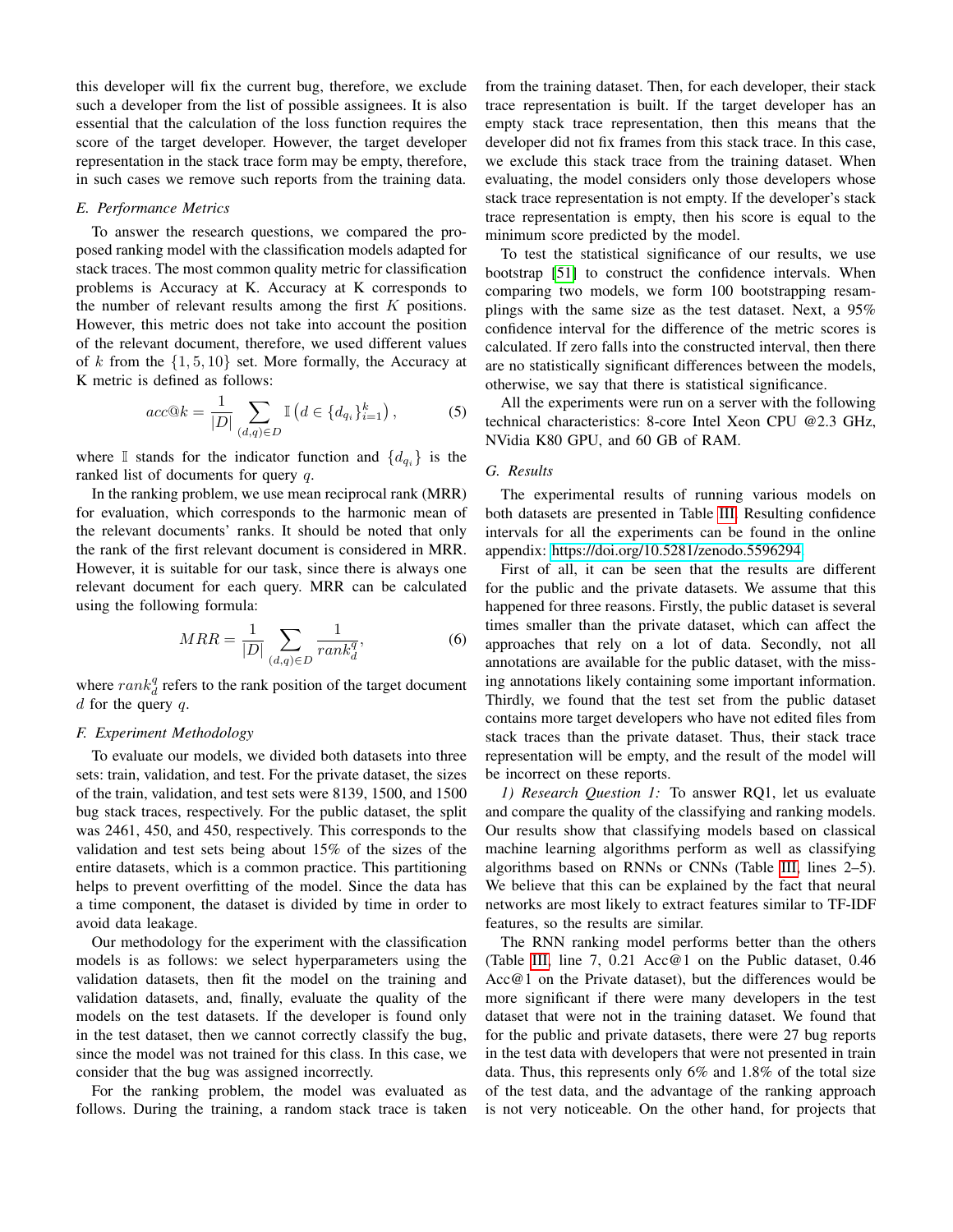TABLE III COMPARISON OF THE MODELS ON THE PUBLIC AND PRIVATE DATASETS.

<span id="page-8-0"></span>

| N. | Model                                                  | <b>Public dataset</b> |       |        | <b>Private dataset</b> |       |       |        |            |
|----|--------------------------------------------------------|-----------------------|-------|--------|------------------------|-------|-------|--------|------------|
|    |                                                        | Acc@1                 | Acc@5 | Acc@10 | <b>MRR</b>             | Acc@1 | Acc@5 | Acc@10 | <b>MRR</b> |
|    | Heuristics                                             | 0.26                  | 0.50  | 0.52   | 0.36                   | 0.41  | 0.73  | 0.80   | 0.54       |
|    | Logistic Regression                                    | 0.19                  | 0.35  | 0.45   | 0.27                   | 0.43  | 0.56  | 0.62   | 0.50       |
| 3  | Random Forest                                          | 0.16                  | 0.33  | 0.40   | 0.25                   | 0.42  | 0.57  | 0.64   | 0.50       |
| 4  | CNN classification                                     | 0.14                  | 0.29  | 0.38   | 0.22                   | 0.42  | 0.55  | 0.60   | 0.48       |
| 5  | RNN classification                                     | 0.14                  | 0.27  | 0.34   | 0.21                   | 0.42  | 0.54  | 0.60   | 0.48       |
| 6  | CNN ranking (without VCS)                              | 0.13                  | 0.37  | 0.47   | 0.25                   | 0.35  | 0.60  | 0.72   | 0.48       |
|    | RNN ranking (without VCS)                              | 0.21                  | 0.37  | 0.50   | 0.30                   | 0.46  | 0.69  | 0.76   | 0.57       |
| 8  | CNN ranking (VCS: manual frame-based)                  | 0.28                  | 0.48  | 0.54   | 0.38                   | 0.53  | 0.79  | 0.84   | 0.65       |
| 9  | CNN ranking (VCS: neural frame-based)                  | 0.29                  | 0.48  | 0.54   | 0.39                   | 0.54  | 0.80  | 0.84   | 0.66       |
| 10 | RNN ranking (VCS: manual frame-based)                  | 0.35                  | 0.52  | 0.60   | 0.44                   | 0.58  | 0.82  | 0.86   | 0.68       |
| 11 | RNN ranking (VCS: neural frame-based)                  | 0.27                  | 0.46  | 0.56   | 0.37                   | 0.54  | 0.79  | 0.83   | 0.65       |
| 12 | CNN ranking (VCS: manual frame-based $\&$ stack-based) | 0.31                  | 0.49  | 0.56   | 0.40                   | 0.57  | 0.82  | 0.87   | 0.68       |
| 13 | RNN ranking (VCS: manual frame-based & stack-based)    | 0.34                  | 0.52  | 0.56   | 0.43                   | 0.60  | 0.83  | 0.87   | 0.70       |

have a larger variety of developers (for example, some large open-source projects) the ranking approach can be expected to significantly improve the quality of the models.

Another interesting observation is that the heuristic-based baseline shows the quality comparable to the ML-based approaches. Such high performance of the heuristic solution can be explained by the fact that the data was collected from industrial projects of a large software company with wellfunctioning bug fixing pipelines, and the proposed heuristic might be a good fit for such a pipeline. In open-source projects, error processing workflows might be different, and as a result, such a heuristic solution might work worse. However, this observation suggests that sometimes a simple heuristic might work better than complex statistical models that are not interpretable and need a lot of sophisticated data to train on.

Answer to RQ1: *On our datasets, the ranking models perform slightly better, but the difference can be more significant in other settings, future research is required.*

*2) Research Question 2:* Next, let us address RQ2 and investigate the significance of manual and neural frame-based features built from the VCS annotations. We trained a ranking model with only manual frame-based features and another model with only neural frame-based features. It can be seen (Table [III,](#page-8-0) lines 8–11 compared to lines 6–7) that frame-based features increase the model quality, but the impact of the neural features is not as significant as in the case of manually extracted features in the RNN model (0.27 and 0.35 Acc@1 on the public dataset, 0.54 and 0.58 Acc@1 on the private dataset, respectively). However, in the case of the CNN-based approaches, manual and neural features show similar results. CNN captures the entire stack trace, rather than processing it in a sequential form like the RNN does. Therefore, feature normalization in the case of CNN may be necessary, since a lot of raw values are harmful. The difference between manual frame-based features and neural frame-based features turned out to be statistically significant for RNN and not significant for CNN on both datasets.

An important disadvantage of the neural network annotation processing is the slow model training (one epoch takes 3- 4 times longer compared to the manual features): each pass requires hundreds of annotations to be processed, each of them can contain thousands of lines, and since we use RNN, it takes a significant amount of time. On the other hand, the DL approach learns annotation embeddings automatically, and these embeddings could be useful in other related tasks (bug localization, bug report deduplication, etc.). This seems like a promising direction for future work.

Answer to RQ2: *Adding frame-based features from the VCS annotations improves the quality of models. Manual features worked better for the RNN models, while in CNN models, the difference between manual and learned features is insignificant. Learning features takes noticeably more time, but leads to obtaining embeddings of annotations, which might be useful for other tasks.*

*3) Research Question 3:* Finally, to answer RQ3, we trained models with both the frame-based and stack-based features from the VCS annotations. Since manual frame-based features demonstrated better results than neural features, we only used manual features. First, we can notice that the RNN-based model outperforms the CNN-based one by 3 percentage points according to Acc@1 (Table [III,](#page-8-0) lines 12–13), however, in the case of the public dataset, this difference is not statistically significant. Better performance of RNNs compared to CNNs may be attributed to the CNN training pipeline: to reduce the training time, stack traces are processed in batches. At the same time, CNN is not designed to process sequences of different lengths in batches, therefore, padding is necessary. Moreover, the length of the sequences must not be shorter than the size of the convolution kernel, that is, 5. It is possible that padding in the training data leads to worse results.

Secondly, we can see that adding stack-based features has a positive statistically significant effect on the model performance (Table [III,](#page-8-0) lines 8, 10, 12–13). We believe that frame-based features are not taken into account in the best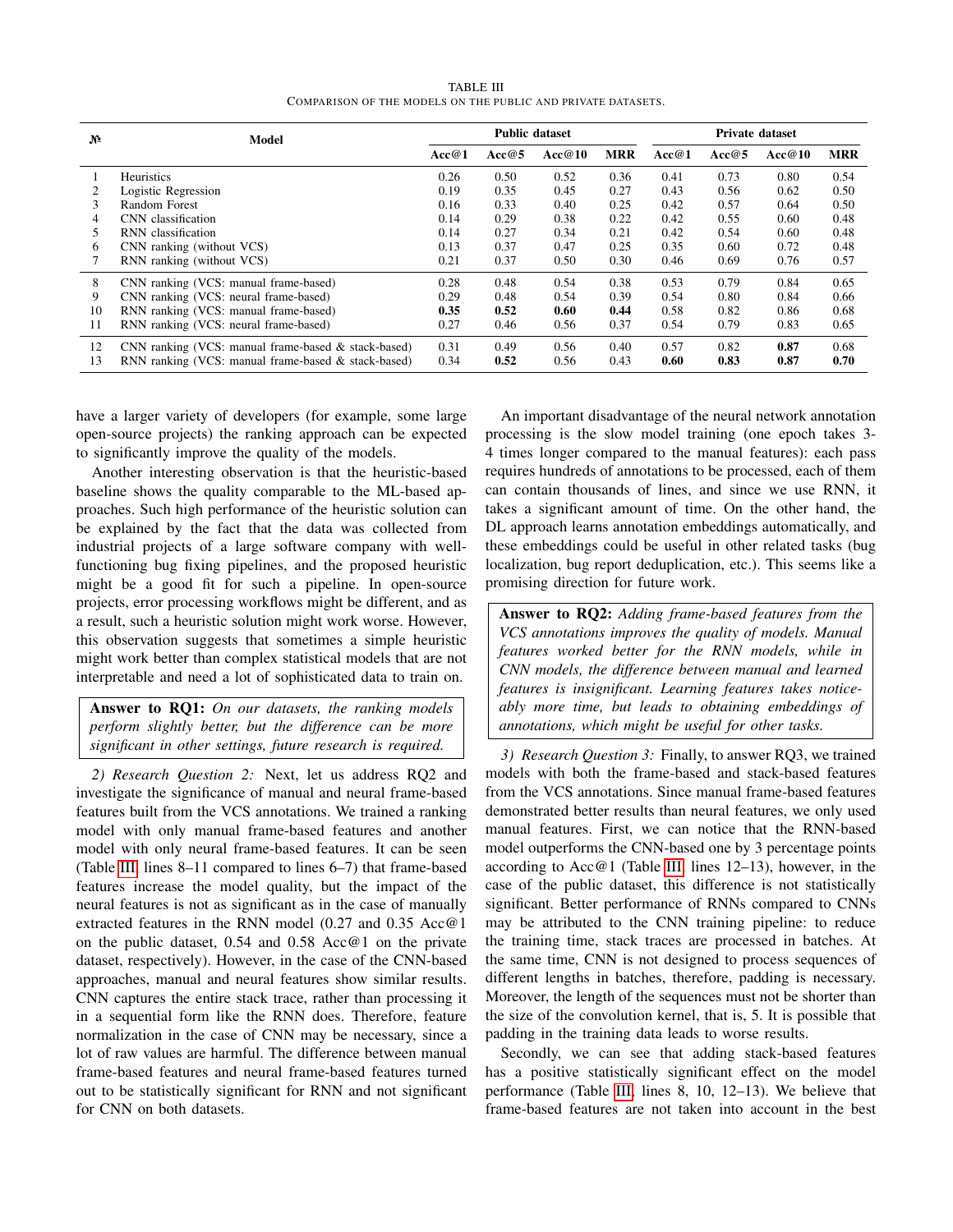way in CNN models, therefore, stack-based features add new information to the model. However, in the case of RNN models, stack-based features do not lead to such improvements. Perhaps, better feature engineering could help us overcome this issue, future research is required.

Answer to RQ3: *Combining stack-based and framebased has a positive effect on the CNN-based appoaches, but for the RNN-based models the effect is not significant.*

In the end, the RNN ranking model with frame-based and stack-based manual features obtained from the VCS annotations turned out to be the best performing model for bug assignee prediction based on the stack traces data. It outperforms all the other models on the private dataset (Table [III,](#page-8-0) line 13, 0.60 Acc@1 and 0.70 MRR) and achieves a significant boost in all metrics (17–18 percentage points) compared to the classical machine learning approaches. We release this model as *DapStep* and plan to conduct more thorough experiments on it in the future work.

Thus, the results of our experiments demonstrate that reformulating bug triage as a ranking problem is appropriate. Moreover, adding features from VCS annotations to the model has a positive effect on its performance, and the RNN-based models work slightly better in this setting than the CNNbased ones. From the practical standpoint, the RNN ranking model with all the features can be trained on the data of any specific project or company and be employed there. As for the research implications, the results show that more research is needed to improve the state-of-the-art solutions to the bug triage problem, employing more information about the stack traces. We hope that our results of using VCS annotations as the sources of features and the provided dataset can assist in conducting such research.

#### V. THREATS TO VALIDITY

<span id="page-9-0"></span>Our study suffers from the following threats to validity.

Subject selection bias. The performance of the model depends on the data. Since stack traces for the bug triage task are being used for the first time, there is no dataset available for this task. We collected a dataset from the products of a large software company and evaluated the proposed approach on them. However, applying the model to other dataset may lead to different results. For instance, workflows in open-source projects could be more volatile and unstable. The results for such datasets can be noticeably lower.

Limited scope of application. Our solution is applicable for software systems that report stack traces when a bug happens, which might be not be typical for some projects and companies. However, we believe this practice to be common enough for our approach to be helpful in practice. Secondly, deep learning models are over-parameterized. A modern neural network contains thousands or millions of parameters. A sufficient amount of data is required to train a neural network. We use 11,139 different stack traces in our private dataset and regularization techniques to prevent overfitting. However, in cases when this amount of data is not available, the results may differ. We hope our research will encourage other researchers and practitioners to invest time and effort into collecting a larger dataset of such kind.

Programming language bias. Our datasets consist of stack traces that were obtained from the JVM languages. Therefore, the results of our models for other languages may differ. Firstly, stack trace characteristics change from one language to another. The performance of the model depends on the average length of the stack trace, as well as the variety of methods and files used. Secondly, an essential component of our approach is the use of features from annotations. The characteristics of these files also strongly affect the model performance. The distribution of developers for each file can vary between teams, companies, and maybe even programming languages. Future research is needed to assess how much all of this affects the resulting model.

While these threats to validity are important to note, we believe that they do not invalidate the overal results of our study and its practical usefulness.

## VI. CONCLUSION AND FUTURE WORK

<span id="page-9-1"></span>In this paper, we explore the applicability of using stack traces for solving the bug triage problem.

Firstly, we suggest an approach for handling error reports that do not have text descriptions, but only a stack trace for the given error. We transform each stack trace into a set of text tokens, which are processed as sequences. As a result, existing solutions can be applied to such data as well.

Secondly, we collected two datasets—the public one and the private one—from the data of JetBrains. The public dataset is a subset of the private dataset that only contains stack frames that relate to public repositories, with a total of 3,361 stack traces. To facilitate further research in this area, the source code of all the models, as well as the public dataset, are available online at [https://github.com/Sushentsev/DapStep.](https://github.com/Sushentsev/DapStep)

Thirdly, we propose a ranking neural network model that outperforms classifying models by 15-20 percentage points of the Acc@1 metric on the public dataset, and 17-18 percentage points on the private dataset. The significant advantage of this model is the independence from the fixed set of classes (the list of developers working on a given project). Finally, we suggest to use an additional source of information (VSC annotations), which significantly improves the performance of the models. We propose two ways features could be built from such annotations. First of all, features can be extracted manually from annotations — this approach shows better results, but requires effort and domain knowledge. On the other hand, it is possible to use an additional neural network to learn the annotation-based features. This approach requires to train an additional neural network, so it takes more time compared to the manual approach, however, this way we obtain explicit embeddings of annotations, which might be employed in other related research tasks.

We hope that our work will be of use for researchers and practitioners, especially in the tasks that rely on stack traces.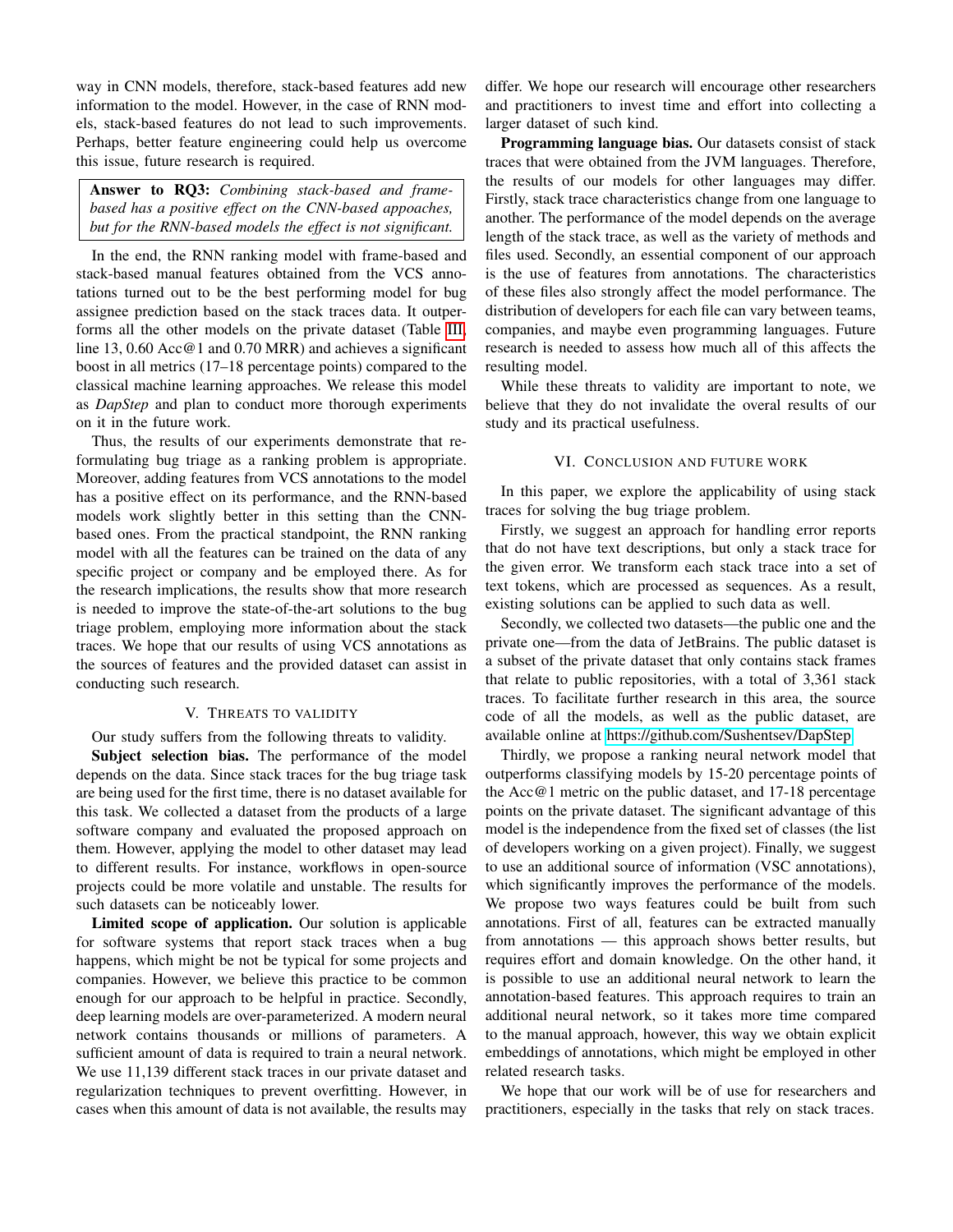#### **REFERENCES**

- <span id="page-10-0"></span>[1] W. E. Wong, X. Li, and P. A. Laplante, "Be more familiar with our enemies and pave the way forward: A review of the roles bugs played in software failures," *Journal of Systems and Software*, vol. 133, pp. 68–94, 2017.
- <span id="page-10-1"></span>[2] J. Anvik, L. Hiew, and G. Murphy, "Who should fix this bug?" *Proceedings of the 28th international conference on Software engineering*, 2006.
- <span id="page-10-2"></span>[3] J. Xuan, H. Jiang, Z. Ren, and W. Zou, "Developer prioritization in bug repositories," *2012 34th International Conference on Software Engineering (ICSE)*, pp. 25–35, 2012.
- <span id="page-10-3"></span>[4] G. Jeong, S. Kim, and T. Zimmermann, "Improving bug triage with bug tossing graphs," in *ESEC/FSE '09*, 2009.
- <span id="page-10-4"></span>[5] Y. Tian, D. Wijedasa, D. Lo, and C. L. Goues, "Learning to rank for bug report assignee recommendation," *2016 IEEE 24th International Conference on Program Comprehension (ICPC)*, pp. 1–10, 2016.
- [6] A. Tamrawi, T. Nguyen, and J. M. Al-Kofahi, "Fuzzy set and cachebased approach for bug triaging," in *ESEC/FSE '11*, 2011.
- [7] R. Shokripour, J. Anvik, Z. M. Kasirun, and S. Zamani, "A time-based approach to automatic bug report assignment," *J. Syst. Softw.*, vol. 102, pp.  $109-122$ ,  $2015$ .
- <span id="page-10-5"></span>[8] H.-J. Hu, H. Zhang, J. Xuan, and W. Sun, "Effective bug triage based on historical bug-fix information," *2014 IEEE 25th International Symposium on Software Reliability Engineering*, pp. 122–132, 2014.
- <span id="page-10-6"></span>[9] H. Naguib, N. Narayan, B. Brügge, and D. Helal, "Bug report assignee recommendation using activity profiles," *2013 10th Working Conference on Mining Software Repositories (MSR)*, pp. 22–30, 2013.
- [10] X. Xia, D. Lo, Y. Ding, J. M. Al-Kofahi, T. Nguyen, and X. Wang, "Improving automated bug triaging with specialized topic model," *IEEE Transactions on Software Engineering*, vol. 43, pp. 272–297, 2017.
- <span id="page-10-7"></span>[11] A. Sarkar, P. C. Rigby, and B. Bartalos, "Improving bug triaging with high confidence predictions at ericsson," in *2019 IEEE International Conference on Software Maintenance and Evolution (ICSME)*. IEEE, 2019, pp. 81–91.
- <span id="page-10-8"></span>[12] S.-R. Lee, M.-J. Heo, C.-G. Lee, M. Kim, and G. Jeong, "Applying deep learning based automatic bug triager to industrial projects," *Proceedings of the 2017 11th Joint Meeting on Foundations of Software Engineering*, 2017.
- <span id="page-10-10"></span>[13] S. Guo, X. Zhang, X. Yang, R. Chen, C. Guo, H. Li, and T. Li, "Developer activity motivated bug triaging: Via convolutional neural network," *Neural Processing Letters*, vol. 51, pp. 2589–2606, 2020.
- <span id="page-10-11"></span>[14] S. Mani, A. Sankaran, and R. Aralikatte, "DeepTriage: Exploring the effectiveness of deep learning for bug triaging," *Proceedings of the ACM India Joint International Conference on Data Science and Management of Data*, 2019.
- <span id="page-10-9"></span>[15] S. Xi, Y. Yao, X. Xiao, F. Xu, and J. Lu, "Bug triaging based on tossing sequence modeling," *Journal of Computer Science and Technology*, vol. 34, pp. 942 – 956, 2019.
- <span id="page-10-12"></span>[16] T. Wolf, L. Debut, V. Sanh, J. Chaumond, C. Delangue, A. Moi, P. Cistac, T. Rault, R. Louf, M. Funtowicz, and J. Brew, "Transformers: State-of-the-art natural language processing," in *EMNLP*, 2020.
- <span id="page-10-13"></span>[17] J. Schmidhuber, "Deep learning in neural networks: An overview," *Neural networks : the official journal of the International Neural Network Society*, vol. 61, pp. 85–117, 2015.
- <span id="page-10-14"></span>[18] C.-P. Wong, Y. Xiong, H. Zhang, D. Hao, L. Zhang, and H. Mei, "Boosting bug-report-oriented fault localization with segmentation and stack-trace analysis," *2014 IEEE International Conference on Software Maintenance and Evolution*, pp. 181–190, 2014.
- [19] L. Moreno, J. Treadway, A. Marcus, and W. Shen, "On the use of stack traces to improve text retrieval-based bug localization," *2014 IEEE International Conference on Software Maintenance and Evolution*, pp. 151–160, 2014.
- <span id="page-10-15"></span>[20] K. C. Youm, J. Ahn, J. Kim, and E. Lee, "Bug localization based on code change histories and bug reports," *2015 Asia-Pacific Software Engineering Conference (APSEC)*, pp. 190–197, 2015.
- <span id="page-10-16"></span>[21] Y. Dang, R. Wu, H. Zhang, D. Zhang, and P. Nobel, "ReBucket: A method for clustering duplicate crash reports based on call stack similarity," *2012 34th International Conference on Software Engineering (ICSE)*, pp. 1084–1093, 2012.
- [22] K. Sabor, A. Hamou-Lhadj, and A. Larsson, "DURFEX: A feature extraction technique for efficient detection of duplicate bug reports," *2017 IEEE International Conference on Software Quality, Reliability and Security (QRS)*, pp. 240–250, 2017.
- <span id="page-10-17"></span>[23] A. Khvorov, R. Vasiliev, G. Chernishev, I. M. Rodrigues, D. Koznov, and N. Povarov, "S3M: Siamese stack (trace) similarity measure," *2021 IEEE/ACM 18th International Conference on Mining Software Repositories (MSR)*, pp. 266–270, 2021.
- <span id="page-10-18"></span>[24] H. Kagdi, M. Gethers, D. Poshyvanyk, and M. Hammad, "Assigning change requests to software developers," *Journal of Software: Evolution and Process*, vol. 24, 2012.
- <span id="page-10-19"></span>[25] R. Shokripour, Z. M. Kasirun, S. Zamani, and J. Anvik, "Automatic bug assignment using information extraction methods," *2012 International Conference on Advanced Computer Science Applications and Technologies (ACSAT)*, pp. 144–149, 2012.
- <span id="page-10-20"></span>[26] R. Shokripour, J. Anvik, Z. M. Kasirun, and S. Zamani, "Why so complicated? Simple term filtering and weighting for location-based bug report assignment recommendation," *2013 10th Working Conference on Mining Software Repositories (MSR)*, pp. 2–11, 2013.
- <span id="page-10-21"></span>[27] M. Vásquez, K. Hossen, H. Dang, H. Kagdi, M. Gethers, and D. Poshyvanyk, "Triaging incoming change requests: Bug or commit history, or code authorship?" *2012 28th IEEE International Conference on Software Maintenance (ICSM)*, pp. 451–460, 2012.
- <span id="page-10-22"></span>[28] T. Zhang and B. Lee, "A hybrid bug triage algorithm for developer recommendation," in *SAC '13*, 2013.
- <span id="page-10-23"></span>[29] Z. Lin, F. Shu, Y. Yang, C. Hu, and Q. Wang, "An empirical study on bug assignment automation using chinese bug data," *2009 3rd International Symposium on Empirical Software Engineering and Measurement*, pp. 451–455, 2009.
- [30] S. Banitaan and M. Alenezi, "TRAM: An approach for assigning bug reports using their metadata," *2013 Third International Conference on Communications and Information Technology (ICCIT)*, pp. 215–219, 2013.
- <span id="page-10-24"></span>[31] S. Ahsan, J. Ferzund, and F. Wotawa, "Automatic software bug triage system (BTS) based on latent semantic indexing and support vector machine," *2009 Fourth International Conference on Software Engineering Advances*, pp. 216–221, 2009.
- <span id="page-10-25"></span>[32] S. F. A. Zaidi, F. M. Awan, M. soo Lee, H. Woo, and C.-G. Lee, "Applying convolutional neural networks with different word representation techniques to recommend bug fixers," *IEEE Access*, vol. 8, pp. 213 729– 213 747, 2020.
- <span id="page-10-26"></span>[33] T. Mikolov, K. Chen, G. S. Corrado, and J. Dean, "Efficient estimation of word representations in vector space," in *ICLR*, 2013.
- <span id="page-10-27"></span>[34] J. Pennington, R. Socher, and C. D. Manning, "GloVe: Global vectors for word representation," in *EMNLP*, 2014.
- <span id="page-10-28"></span>[35] M. E. Peters, M. Neumann, M. Iyyer, M. Gardner, C. Clark, K. Lee, and L. Zettlemoyer, "Deep contextualized word representations," in *NAACL*, 2018.
- <span id="page-10-29"></span>[36] J. Chen, X. He, Q. Lin, Y. Xu, H. Zhang, D. Hao, F. Gao, Z. Xu, Y. Dang, and D. Zhang, "An empirical investigation of incident triage for online service systems," *2019 IEEE/ACM 41st International Conference on Software Engineering: Software Engineering in Practice (ICSE-SEIP)*, pp. 111–120, 2019.
- <span id="page-10-30"></span>[37] S. Hochreiter and Y. Bengio, "Gradient flow in recurrent nets: the difficulty of learning long-term dependencies," 2001.
- <span id="page-10-31"></span>[38] S. Hochreiter and J. Schmidhuber, "Long short-term memory," *Neural Computation*, vol. 9, pp. 1735–1780, 1997.
- <span id="page-10-32"></span>[39] A. Vaswani, N. Shazeer, N. Parmar, J. Uszkoreit, L. Jones, A. N. Gomez, Ł. Kaiser, and I. Polosukhin, "Attention is all you need," in *Advances in neural information processing systems*, 2017, pp. 5998–6008.
- <span id="page-10-33"></span>[40] A. Graves, S. Fernández, and J. Schmidhuber, "Bidirectional LSTM networks for improved phoneme classification and recognition," in *ICANN*, 2005.
- <span id="page-10-34"></span>[41] D. Bahdanau, K. Cho, and Y. Bengio, "Neural machine translation by jointly learning to align and translate," *CoRR*, vol. abs/1409.0473, 2015.
- <span id="page-10-35"></span>[42] R. Collobert and J. Weston, "A unified architecture for natural language processing: deep neural networks with multitask learning," in *ICML '08*, 2008.
- <span id="page-10-36"></span>[43] A. Severyn and A. Moschitti, "Learning to rank short text pairs with convolutional deep neural networks," *Proceedings of the 38th International ACM SIGIR Conference on Research and Development in Information Retrieval*, 2015.
- <span id="page-10-37"></span>[44] D. W. Hosmer and S. Lemeshow, "Applied logistic regression," 1989.
- <span id="page-10-38"></span>[45] L. Breiman, "Random forests," *Machine Learning*, vol. 45, pp. 5–32, 2004.
- <span id="page-10-39"></span>[46] J. E. Ramos, "Using TF-IDF to determine word relevance in document queries," 2003.